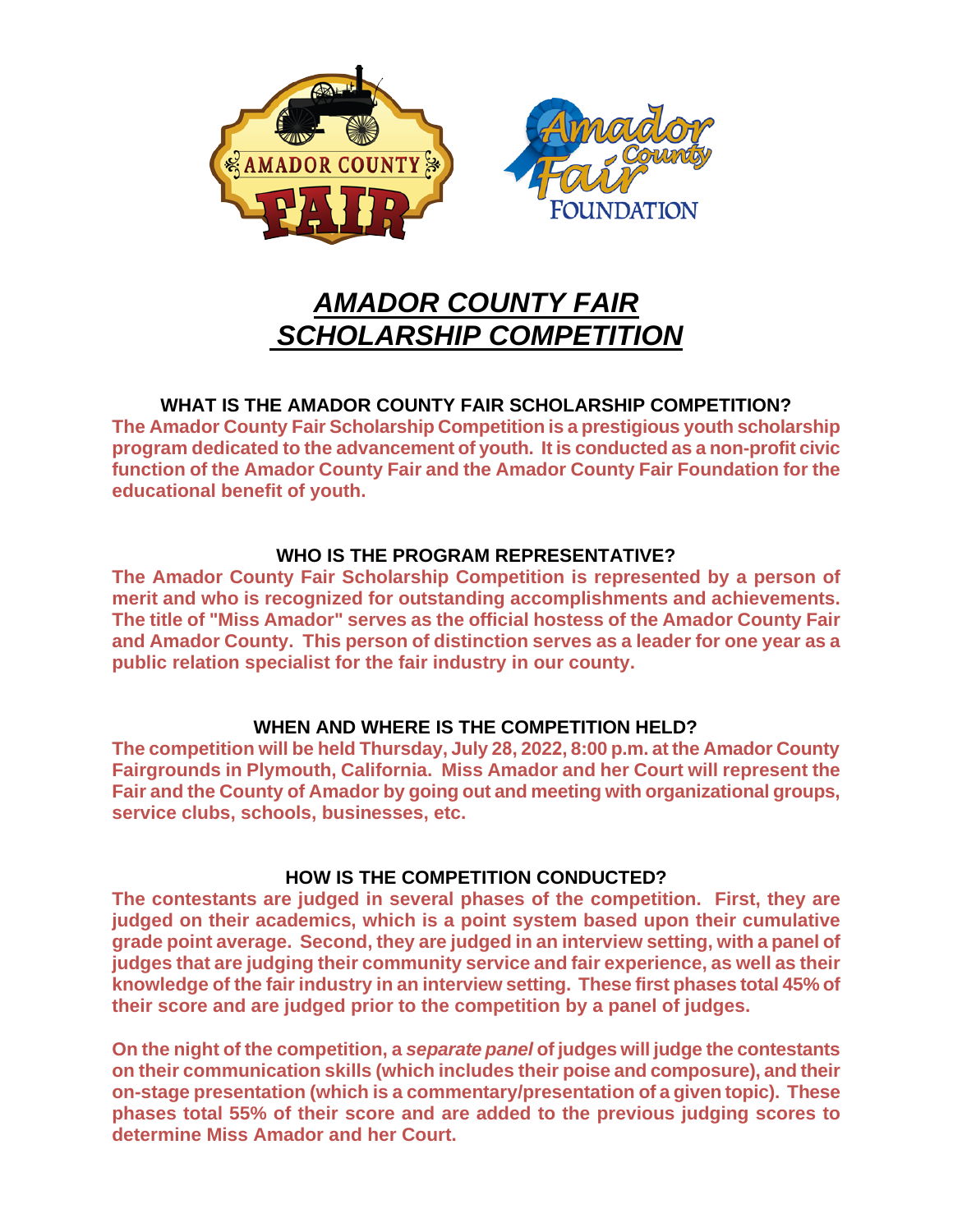### **WHAT IS THE PURPOSE OF THE PROGRAM?**

**The purpose of the Amador County Fair Scholarship Competition is to acknowledge youth in our County for their standard of excellence and achievements and to motivate young people to a greater commitment of community service through fair and community programming.**

### **WHAT IS THE PROGRAM MISSION?**

**The mission of the Amador County Fair Scholarship Competition is to assist youth in acquiring knowledge, developing life skills, and forming attitudes, which will enable them to become self-directing, productive and contributing members of our community.**

### **WHAT BENEFIT IS THE PROGRAM TO AMADOR COUNTY YOUTH AND THE FAIR INDUSTRY?**

**The program provides greater County-wide visibility of the California fair industry in its efforts to serve the ten million people who attend fairs. It further provides leadership training to our youth and motivates them to a greater commitment to community service, and the program offers some \$4,250.00 in educational scholarships to further their quest for higher education. This form of monetary assistance provides an investment in our county's greatest resource, its youth.**

### **WHO SPONSORS THE ANNUAL COMPETITION?**

**This event is sponsored by the Amador County Fair and its Board of Directors and the Amador County Fair Foundation and its Board of Directors, with the help of many generous local people and businesses throughout Amador County.**

For further information contact: Amador County Fair Office at 245-6921 Pageant Coordinators: Amanda Halvorson (209) 559-8438 Tacy Oneto Rouen (209) 418-5767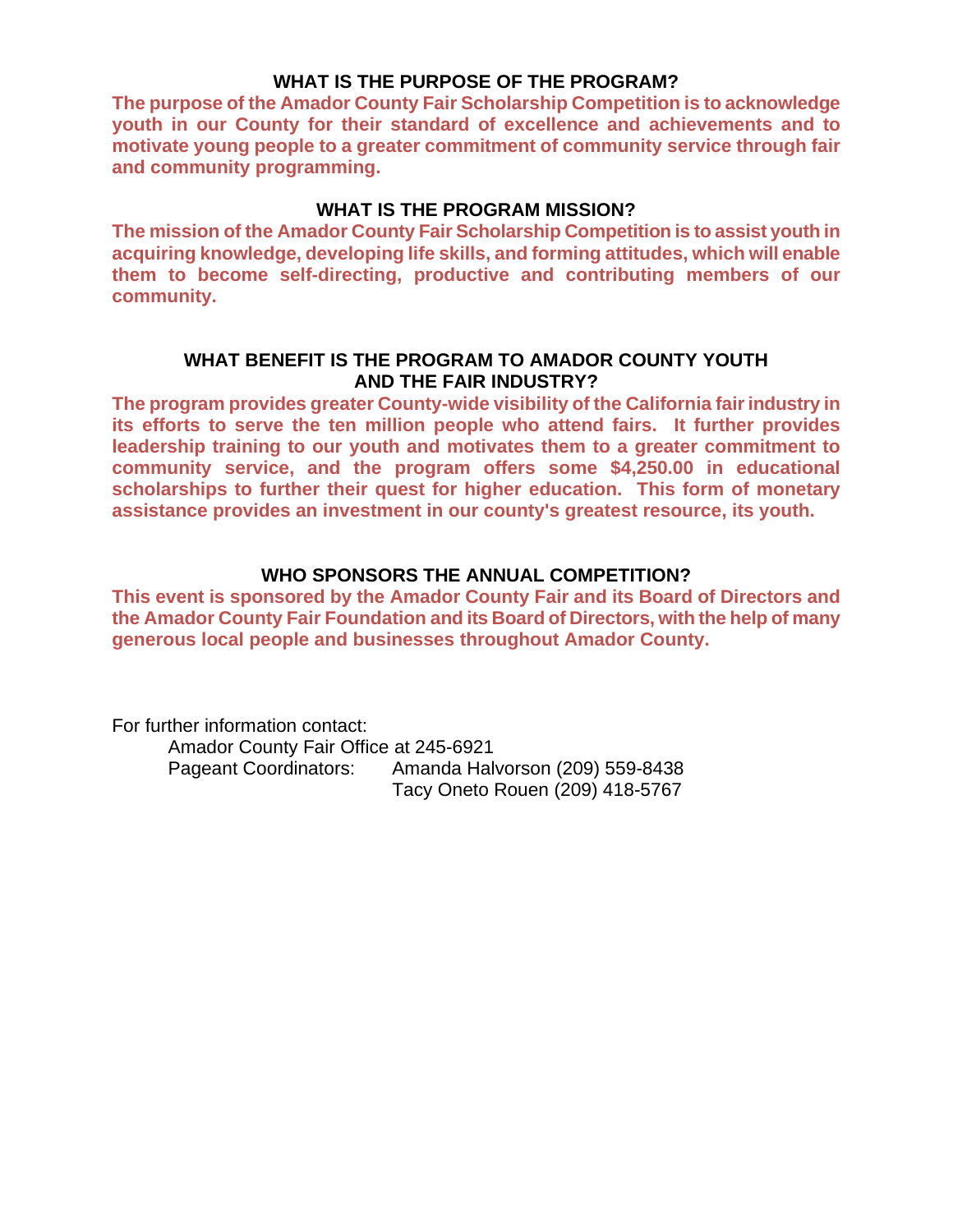# ENTRY FORMS

# 2022

Miss Amador Competition July 28, 2022 at 8:00 PM Amador County Fairgrounds

Applications Must be Postmarked by: May 6, 2022 and mailed to the Fair Office, P.O. Box 9, Plymouth, Ca 95669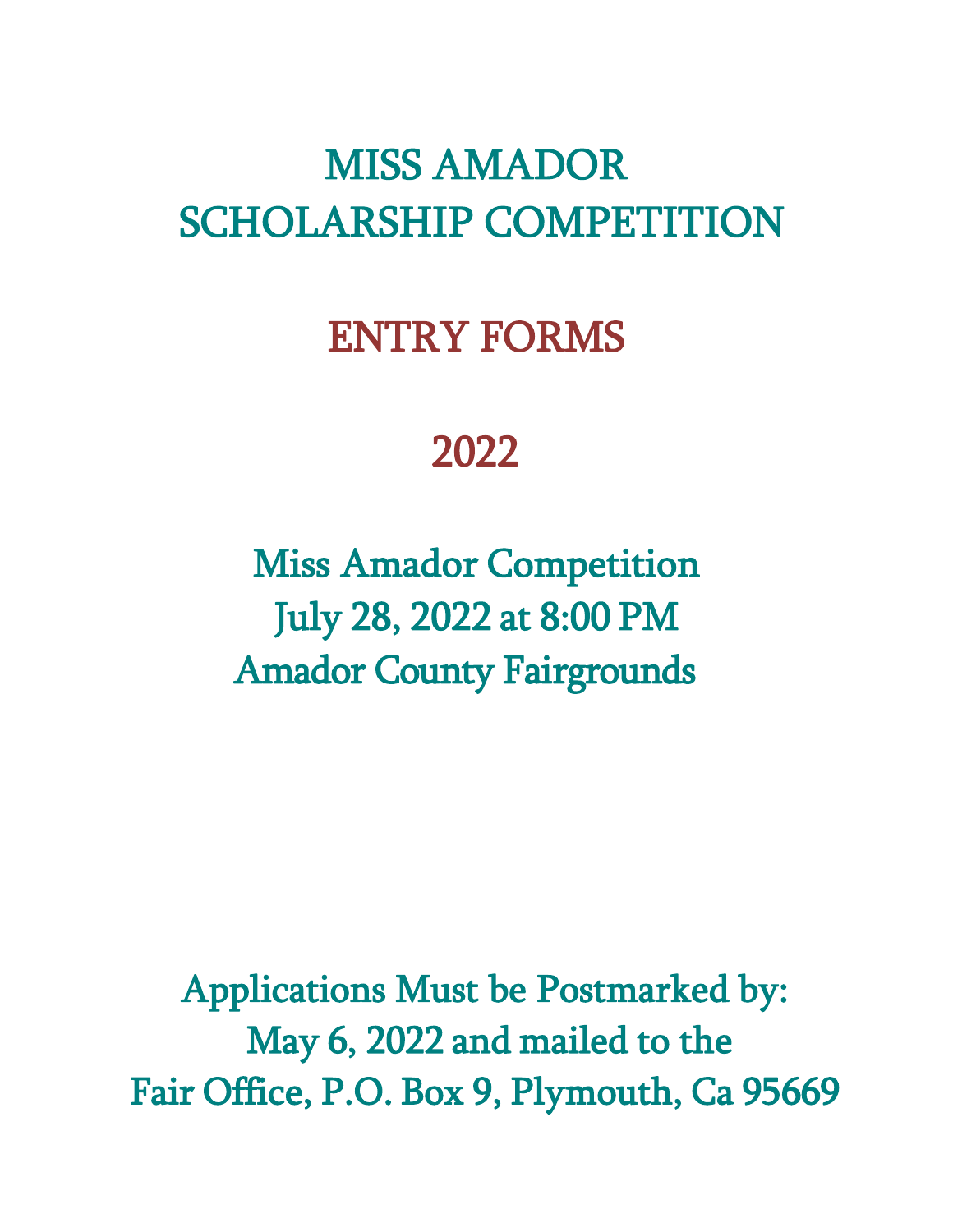# **COMPETITION PACKET - TABLE OF CONTENTS**

| <b>Scholarships Offered</b>                                                                 | Page 1        |
|---------------------------------------------------------------------------------------------|---------------|
| <b>Areas of Competition</b>                                                                 | Page 1        |
| <b>Rules for Entry</b>                                                                      | Pages 2 and 3 |
| <b>Rules Pertaining to Scholarship Awards</b>                                               | Pages 3 and 4 |
| <b>Authorization Form &amp; Signature Page for Entrant and</b><br><b>Parent or Guardian</b> | Page 5        |
| <b>Entrant's Application Form</b>                                                           | Page 6        |
| <b>Community Service Outline</b>                                                            | Page 7        |
| <b>Fair Experience Outline</b>                                                              | Page 8        |
| <b>Reference Form</b>                                                                       | Page 9        |
| <b>Sponsorship Form</b>                                                                     | Page 10       |
| <b>Checklist</b>                                                                            | Page 11       |
| <b>Attachment #1</b>                                                                        | Page 12       |
| <b>Attachment #2</b>                                                                        | Page 13       |

*CONTESTANT ORIENTATION* will be May 25, 2022, at 6:00 p.m. at the Amador County Fairgrounds. All entrants must attend with parent or guardian (if under 18 years of age).

Please call the fair office at 245-6921 if you have any questions or send an email to *[amanda\\_halvorson@yahoo.com](mailto:amanda_halvorson@yahoo.com) or trouen@amadorgov.org.* 

*CONTESTANT PRE-JUDGING* (for the first areas of the competition described on Page 1 of this packet) is *tentatively* scheduled for Wednesday, June 29, 2022, starting at 6:00 p.m.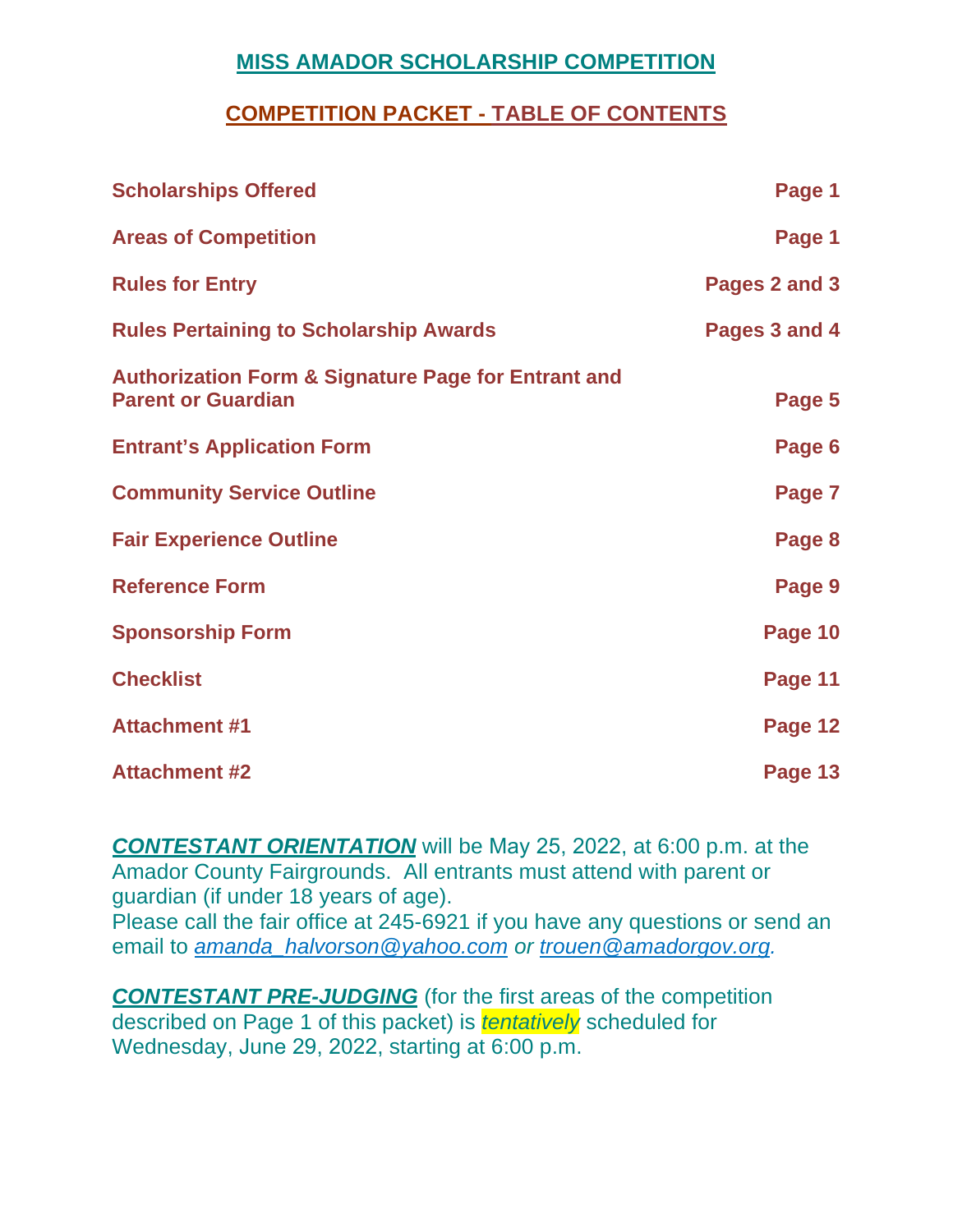### **MISS AMADOR SCHOLARSHIP COMPETITION** *SCHOLARSHIPS OFFERED IN 2021*

| <b>Miss Amador</b>      | \$2,000.00 |
|-------------------------|------------|
| <b>First Runner Up</b>  | \$1,000.00 |
| <b>Second Runner Up</b> | \$ 750.00  |
| <b>Third Runner Up</b>  | \$500.00   |

### **AREAS OF COMPETITION**

### **Academic Record - 5% \*\***

**Score will be based on current course of study and overall grade point average in a point system. The point system is as follows: 3.5 – 4.0+ = 5 points (or 5%), 3.49 – 3.0 = 4 points (4%), 2.99 – 2.5 = 3 points (3%) 2.49 – 2.0 = 2 points (2%) and 1.99 and below = 1 point (1%). Official transcripts from your high school are required. If you are a college student, transcripts from high school and your college are required. Transcripts must be mailed to the Fair Office and not copied and attached to the Entry Forms and must be postmarked and mailed to the Fair Office by May 6, 2022.** 

### **Community Service and Fair Experience - 25% \*\***

**Community Service will be scored based on an evaluation of the contributions described by entrant and her two references. Community service includes any school or nonschool activities that, through the entrant's efforts, improve her school and community. Examples would be: service clubs, student government, athletic participation, leadership, citizenship activities through church, 4-H, FFA, Grange, Scouts, etc. Any other appropriate activities may be included. Verification will be made. Fair Experience will be evaluated using entrant**'**s participation in fair events such as entry in judged categories (baking, sewing, agriculture project, showing an animal); working in a youth organization booth; fair attendance. All community service activities must be from the 9th grade (or equivalent) through the due date of the application package only.** 

### **Personal and Fair Industry Interview - 15% \*\***

**Score will be evaluated on entrant's performance in response to a variety of questions in a formal interview. The entrant's knowledge, perception, mental alertness, awareness, articulation and self-expression are carefully reviewed. This area of competition provides an opportunity for the judges to focus upon the entrant's sense of values, attitudes, future goals and aspirations, and personality. In addition, score will be evaluated on entrant's knowledge of the Fair Industry, with particular emphasis on the Amador County Fair.**

**Communication Skill - 25% (Self-introduction, poise and composure in answering an impromptu question and poise and confidence in the evening gown presentation.) Score will be evaluated on entrant's ability to speak before a live audience and the effectiveness of her communication skills. Composure, confidence, and on-stage personality are important facets of this area of competition.** 

### **On-Stage Presentation - 30% (Commentary/presentation of given topic)**

**Score will be evaluated on entrant's articulation, manner of presentation, grammar, confidence, and overall appearance relative to her potential as a representative of Amador County. Consideration is given to the creativity and content of each entrant's address.** *See Attachment #1 for further information regarding On-Stage Presentation Guidelines.*

*\*\* - Preliminary Judging Event*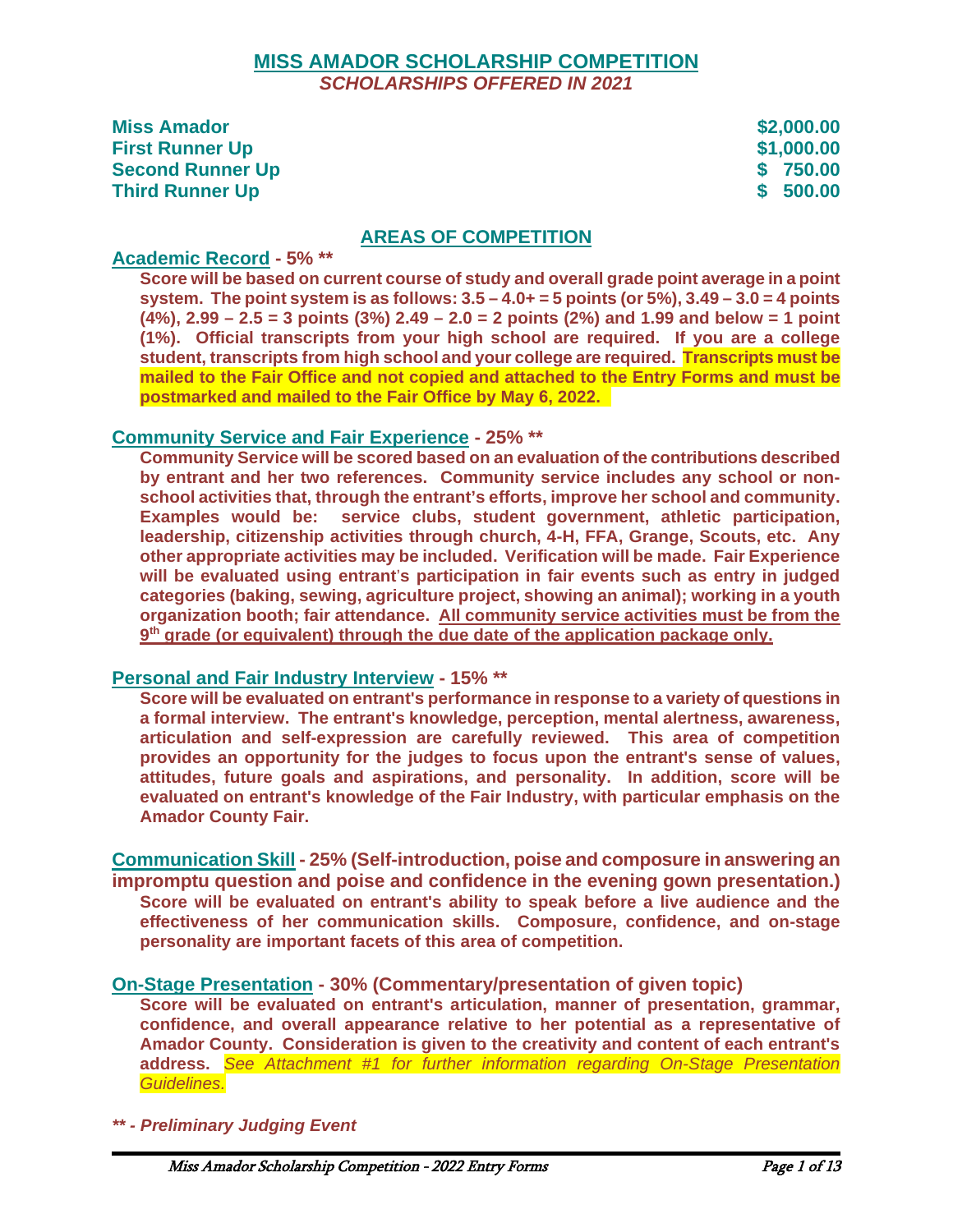# RULES FOR ENTRY

- 1. Entrant must be a resident of Amador County and be between 16 and 23 years of age as of January 1, 2022, and have never held the title of Miss Amador.
- 2. Entrant must not have been involved in, ever convicted of, or pleaded guilty to any crimes, including felonies and/or misdemeanors (exclusive of traffic violations) nor have ever used illegal drugs of any kind (now or in the past).
- 3. Entrant must be single, never have been married, nor had her marriage annulled, nor may entrant be living with a male in lieu of legal marriage at the time of application for competition and during the competition year. In the event that entrant is chosen Miss Amador, and decides to get married during her reign, she automatically relinquishes her title. Entrant must not be, nor ever have been pregnant.
- 4. Clothing requirements include an interview outfit and a dress suitable for the evening of the competition and crowning.
- 5. Entrant must secure a sponsor fee of \$150.00 (more than one sponsor totaling \$150.00 is acceptable).
- 6. **Postmarked by May 6, 2022, and mailed to the Fair Office.,** Entrant must provide completed Entry Forms. Official high school and/or college transcripts must be mailed (not copied and included in the Entry Forms) to the Fair Office by the school and addressed as follows: Miss Amador Scholarship Competition, Amador County Fair, P.O. Box 9, Plymouth, CA, 95669. College students must include high school transcripts in addition to college transcripts. Entry Form Packet must include: the signed rules and entry form, the community service outline, the fair experience outline, your letters of recommendation/reference forms, high school transcripts (see above, should be mailed to the Fair Office from the school), a 5x7 hard copy photo of contestant (head shot only) and the \$150.00 sponsor fee.

### 7. **Prompt attendance is required at all events, meetings and rehearsals. A schedule will be provided.**

- 8. In the event of a tie in the score, the following order will be followed to determine the winner: (1) high score in Community Service/Fair Experience; if still tied, (2) high score in Personal and Fair Industry Interview; if still tied, (3) high score in Scholastic Achievement; if still tied, (4) high score in Communication Skills.
- 9. Entrant agrees that, if crowned Miss Amador or selected as a member of the Court, she will at all times uphold standards of conduct, which exemplify qualities of good citizenship, fellowship, and sportsmanship, as a representative of Amador County and the Amador County Fair and its Board of Directors.
- 10. Entrant agrees that, if crowned Miss Amador or selected as a member of the court, she will not attend any functions in the capacity as a representative of the Amador County Fair without prior knowledge of the function by the Scholarship Competition Committee and a chaperon who has been appointed and/or approved by the Miss Amador Scholarship Competition Committee.
- 11. Entrant agrees that, if crowned Miss Amador or selected as a member of the court she will dress in accordance with the dignity and respect of a representative of Amador County and the Amador County Fair and its Board of Directors.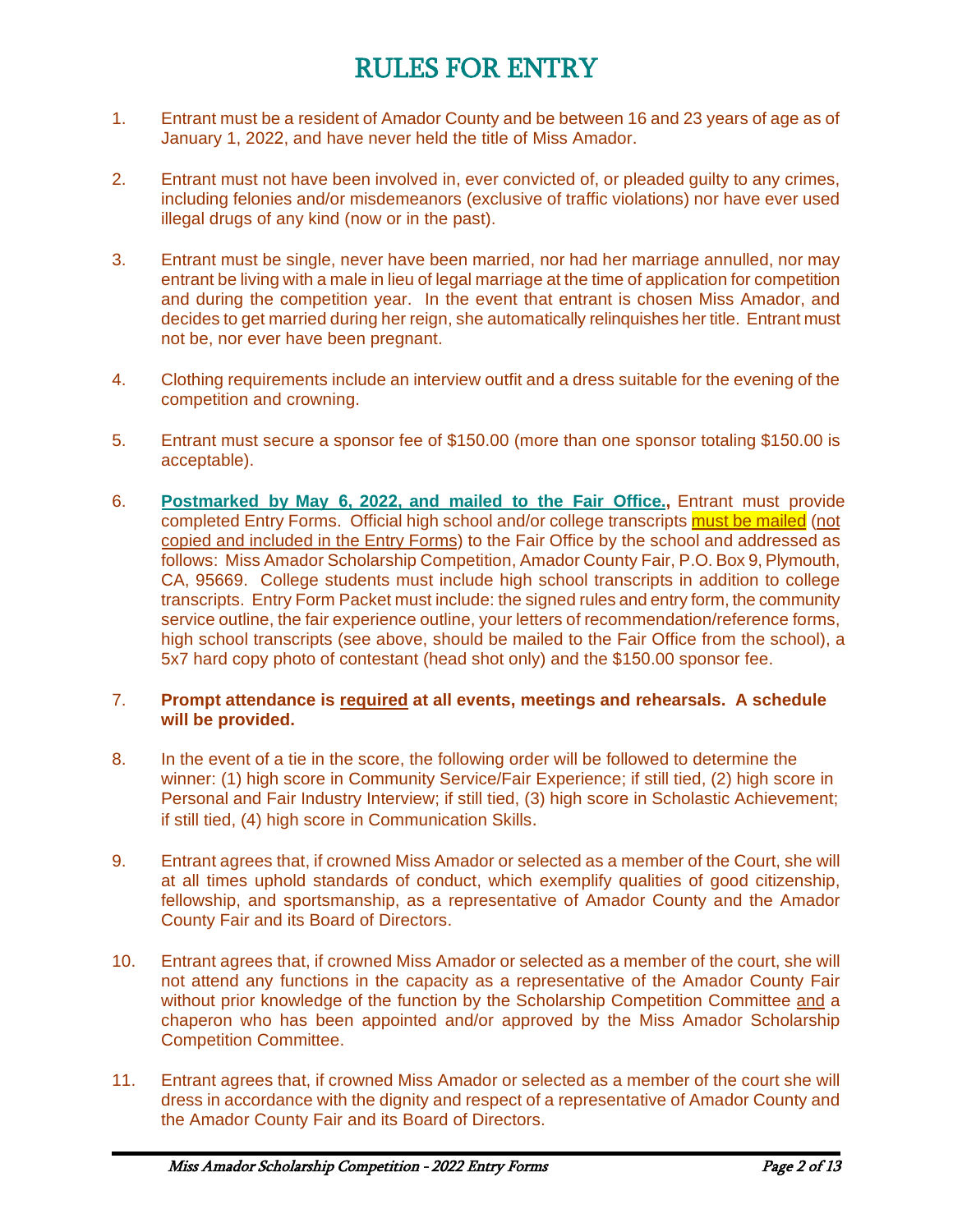- 12. Entrant agrees that, if crowned Miss Amador or selected as a member of the Court, she will attend any functions requested to represent the Amador County Fair, including mandatory availability during the 4-day run of the Fair (July 28<sup>th</sup> –July 31<sup>st</sup> 2022).
- 13. There must be a minimum of 5 contestants entered in the Competition or the Competition will be cancelled. The maximum number of final contestants is 12. Should there be more than 12, all contestants may participate through the preliminary judging. The top 12 scorers in the preliminary judging will advance to the final competition. Any Entrant not advancing to the final competition will have their sponsorship fee refunded.

# *RULES PERTAINING TO SCHOLARSHIP AWARDS*

In keeping with the philosophy of the Miss Amador Scholarship Competition to motivate scholastic excellence and to inspire personal achievement, we offer money for scholarship awards in accordance with the following terms and conditions:

- 14. Entrant agrees to be bound by the rules and regulations of the Miss Amador Scholarship Competition, and the scholarship will be awarded only according to those rules and regulations.
- 15. Each scholarship winner shall submit to the Miss Amador Scholarship Competition Committee a statement of type of education she wishes to pursue and the name of the institution she plans to attend. This statement must be submitted in writing within sixty (60) days from the date the scholarship is awarded. The Scholarship Committee will consist of the Competition's Coordinators, Amador County Fair Board Executive Committee, and the Amador County Fair Manager. The Committee will determine the acceptability of the institution.
- 16. Entrant understands that to qualify for the said educational scholarship award, she must be a full or part-time student enrolled in an accredited institution of higher education or training.
- 17. Miss Amador and other scholarship winners must submit a quarterly report to the Scholarship Committee or the Fair Board, if so requested by the Board of Directors. If it is determined that the scholarship award is not being used in accordance with rules and regulations of the Miss Amador Scholarship Competition, the Scholarship Committee may revoke the remainder of the scholarship award.
- 18. Scholarship awards are to be used for higher education or training, and will not be disbursed in cash.
- 19. Unless a time extension is granted by the Scholarship Committee, the scholarship funds awarded must be used within a three-year period following graduation from high school. Any canceled or unused portion(s) of scholarship(s) will revert to the Miss Amador Scholarship Fund of the Amador County Fair.
- 20. Scholarship monies are paid upon receipt of statements from universities, colleges, or training institutions accredited by organizations recognized by the U.S. Department of Education, according to the following provisions:
	- 1. Tuition fees are for academic study or other career training. Tuition fees will not be paid for non-accredited subjects.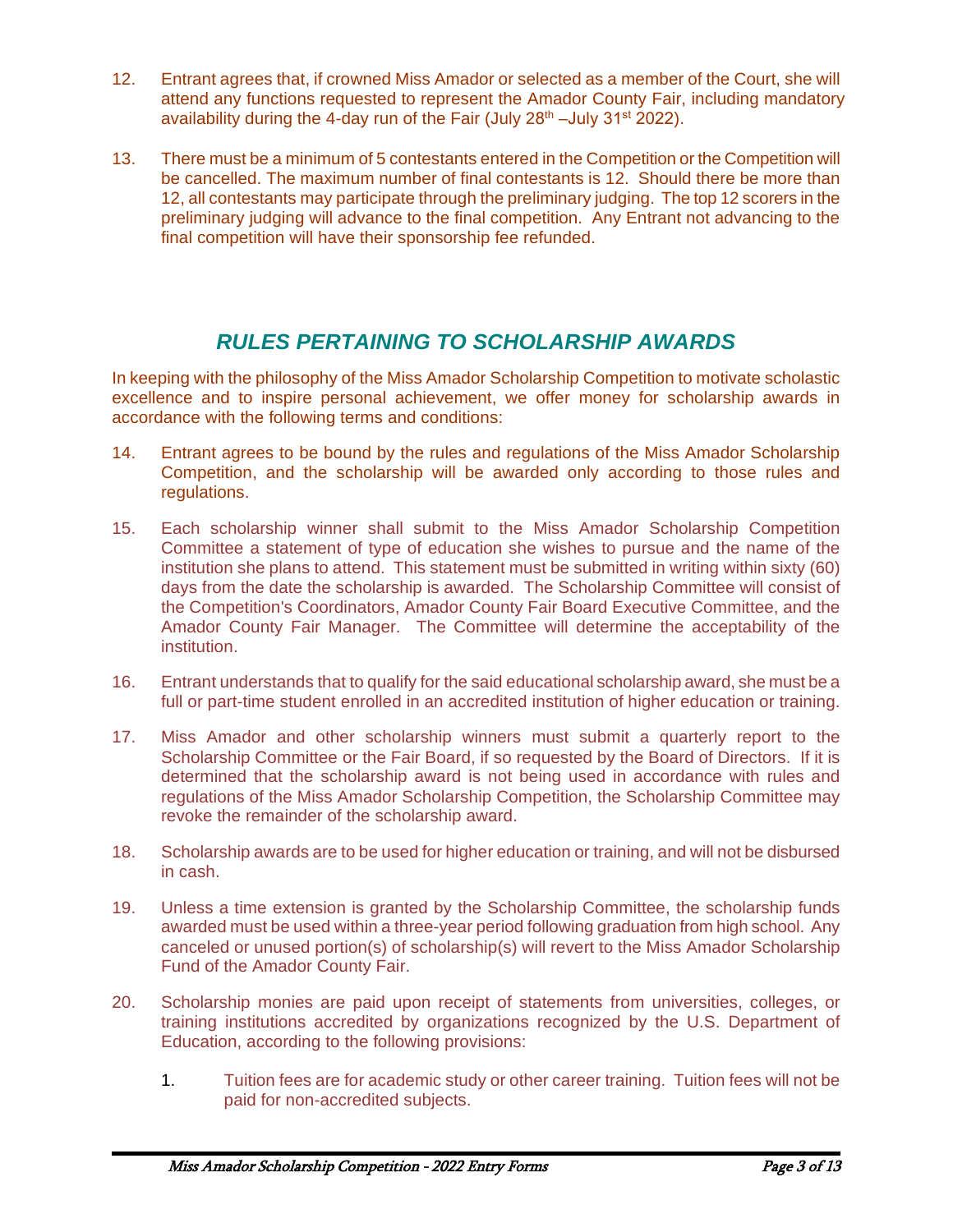- 2. Scholarship awards may be used for required class textbook expenses and supplies, upon receipt of statements from universities, colleges, or other institutions of higher education or training.
- 3. Scholarship monies may be used for housing expenses if recipient is a full-time student in an approved institution and is living on campus.
- 21. Scholarships are contingent on recipient's active and consistent participation in all related activities of the Miss Amador Scholarship Competition. It is to be clearly understood by recipients that disbursement of any scholarship will depend solely upon the active participation of each recipient as an official entrant in the Miss Amador Scholarship Competition.
- 22. If recipient's conduct is in any way damaging to the name of Miss Amador, the Amador County Fair or its affiliates, scholarship awards shall become null and void and will automatically be canceled without further notice.
- 23. Scholarship monies and awards will not be disbursed or issued if recipient has not completed and signed all the necessary forms and documents pertaining to her participation in the events conducted by the Miss Amador Scholarship Competition.
- 24. No oral or written statement with respect to entrant's rights, privileges, and responsibilities, and those of the Miss Amador Scholarship Competition shall be binding, except as set forth in this writing.
- 25. The Miss Amador Scholarship Committee will not be responsible for any expenditure for any purposes beyond the stipulated amount of the scholarship.
- 26. In the event that a recipient does not wish to avail herself of the educational advantages of any scholarship, which she may win, it is understood that there will be no demands for fulfilling said scholarship.
- 27. If the recipient winning the title of "Miss Amador" marries or becomes pregnant during the year of her reign, the Amador County Fair and its Board of Directors may, at their will, withdraw her title and rescind the scholarship.

## **Signature Form on the following page. The signature form must be returned with application.**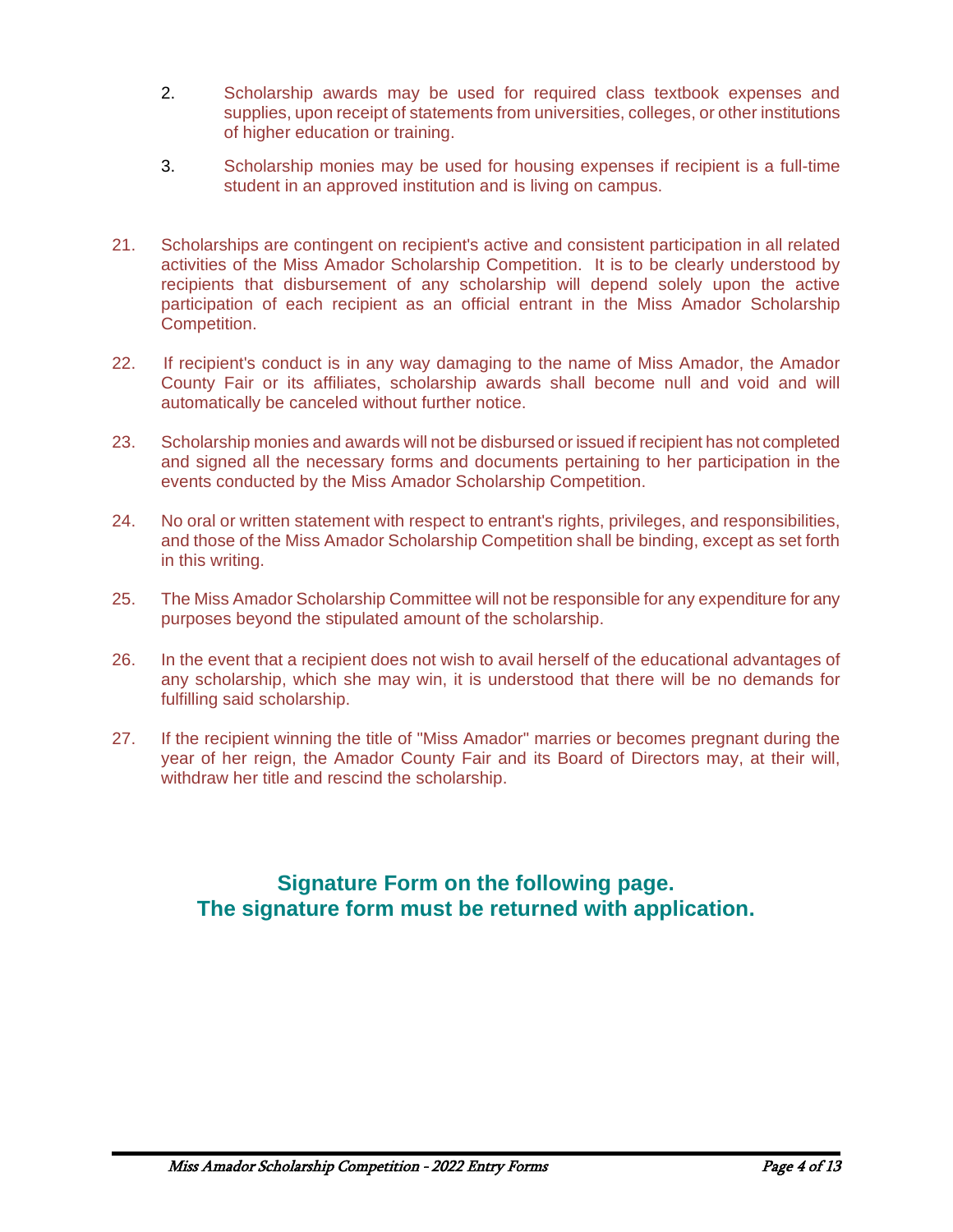# **RULES ACKNOWLEDGMENT & AUTHORIZATION**

The undersigned Entrant and parent/guardian authorizes the Amador County Fair Board of Directors, the Amador County Fair Foundation, the Miss Amador Scholarship Competition Committee and their representatives to obtain information reasonably required to verify information provided by Entrant and authorize any party contacted by the Amador County Fair, Miss Amador Scholarship Competition Committee and their representatives to disclose information concerning Entrant upon request, including information that would otherwise be confidential. Copies of this Authorization, including those made by facsimile technology, may be used as originals for all purposes.

Entrant acknowledges that any material misrepresentations or inaccuracies in the information provided by Entrant may lead to Entrant's disqualification.

**By my signature below, I hereby agree to abide by all rules and conditions of the Miss Amador Scholarship Competition as set forth above.**

**Signature of Contestant Date** 

**Signature of Parent or Guardian Date** (If applicant is under the age of 18 years as of May 6, 2022)

**Please turn this page in with the application.**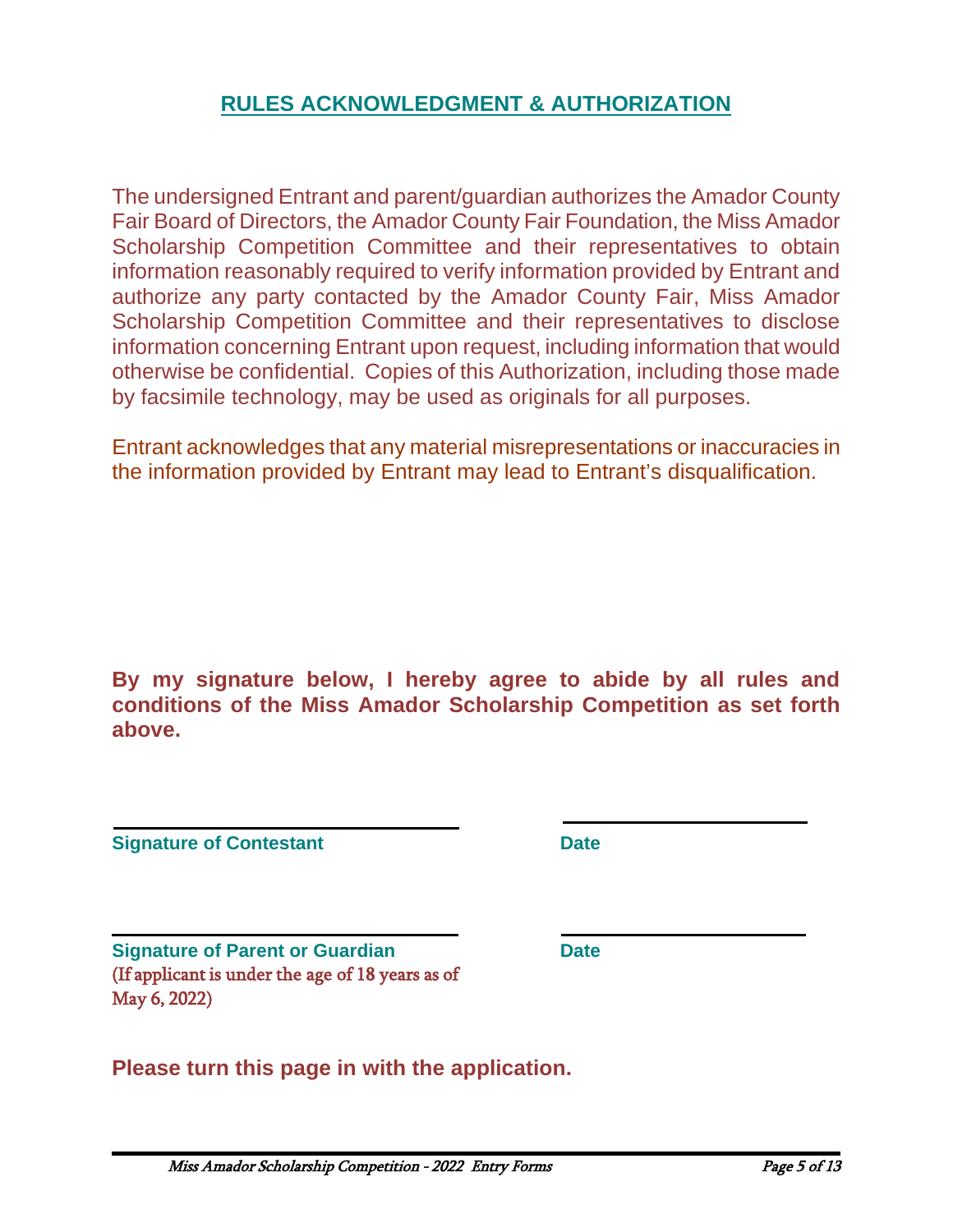### **MISS AMADOR SCHOLARSHIP COMPETITION Must be typewritten\* Entries Close: Postmarked by May 6, 2022**

| <b>Please Type</b>                   |                                                                                                                       |                                                                                                                                            |                                                                                                        |
|--------------------------------------|-----------------------------------------------------------------------------------------------------------------------|--------------------------------------------------------------------------------------------------------------------------------------------|--------------------------------------------------------------------------------------------------------|
|                                      |                                                                                                                       |                                                                                                                                            |                                                                                                        |
| <b>PHONE:</b>                        | <u> 1989 - Johann Barbara, martin amerikan basal dan berasal dalam basal dalam basal dalam basal dalam basal dala</u> |                                                                                                                                            | CELL PHONE: __________________________                                                                 |
| EMAIL:                               |                                                                                                                       |                                                                                                                                            |                                                                                                        |
|                                      |                                                                                                                       |                                                                                                                                            |                                                                                                        |
|                                      |                                                                                                                       |                                                                                                                                            |                                                                                                        |
| <b>PARENTS:</b>                      |                                                                                                                       |                                                                                                                                            |                                                                                                        |
|                                      | [Name, address and phone number]                                                                                      |                                                                                                                                            |                                                                                                        |
|                                      | Mother<br>[Name, address and phone number]                                                                            |                                                                                                                                            |                                                                                                        |
|                                      |                                                                                                                       |                                                                                                                                            | Present Age: Birth date: Birth date: Birthplace: Birthplace:                                           |
|                                      |                                                                                                                       |                                                                                                                                            | Resident of Amador County Since: Case Resident of California Since: Case Resident of California Since: |
|                                      |                                                                                                                       |                                                                                                                                            |                                                                                                        |
|                                      |                                                                                                                       | if necessary. Include any prizes, trophies, scholarships, honorary clubs, sororities, etc.)                                                |                                                                                                        |
|                                      |                                                                                                                       |                                                                                                                                            | FUTURE CAREER: Describe what you want to do and why. (Use additional sheets of paper if necessary.)    |
|                                      |                                                                                                                       | HOBBIES AND INTERESTS: List what you like. (Use additional sheets if necessary.)                                                           |                                                                                                        |
| use additional sheets if necessary.) |                                                                                                                       |                                                                                                                                            | What STAGE TALENT would you be able to perform if you went on to another competition? (Explain and     |
|                                      |                                                                                                                       | ***PLEASE ATTACH A CURRENT PHOTO, MINIMUM 5 X 7 SIZE (LABELED ON BACK)<br><b>FOR USE IN PRESS RELEASES AND IN THE COMPETITION PROGRAM.</b> |                                                                                                        |

*HARD COPIES OF THE PHOTO WILL NOT BE RETURNED\*\*\**

\*Online Form is available in a "fill-in" format. Please visit the website, [www.amadorcountyfair.com,](http://www.amadorcountyfair.com/) and click on the "Fair & Entry" tab and then scroll to the "Miss Amador Scholarship Competition" to access the Competition Packet. PLEASE TYPE YOUR APPLICATION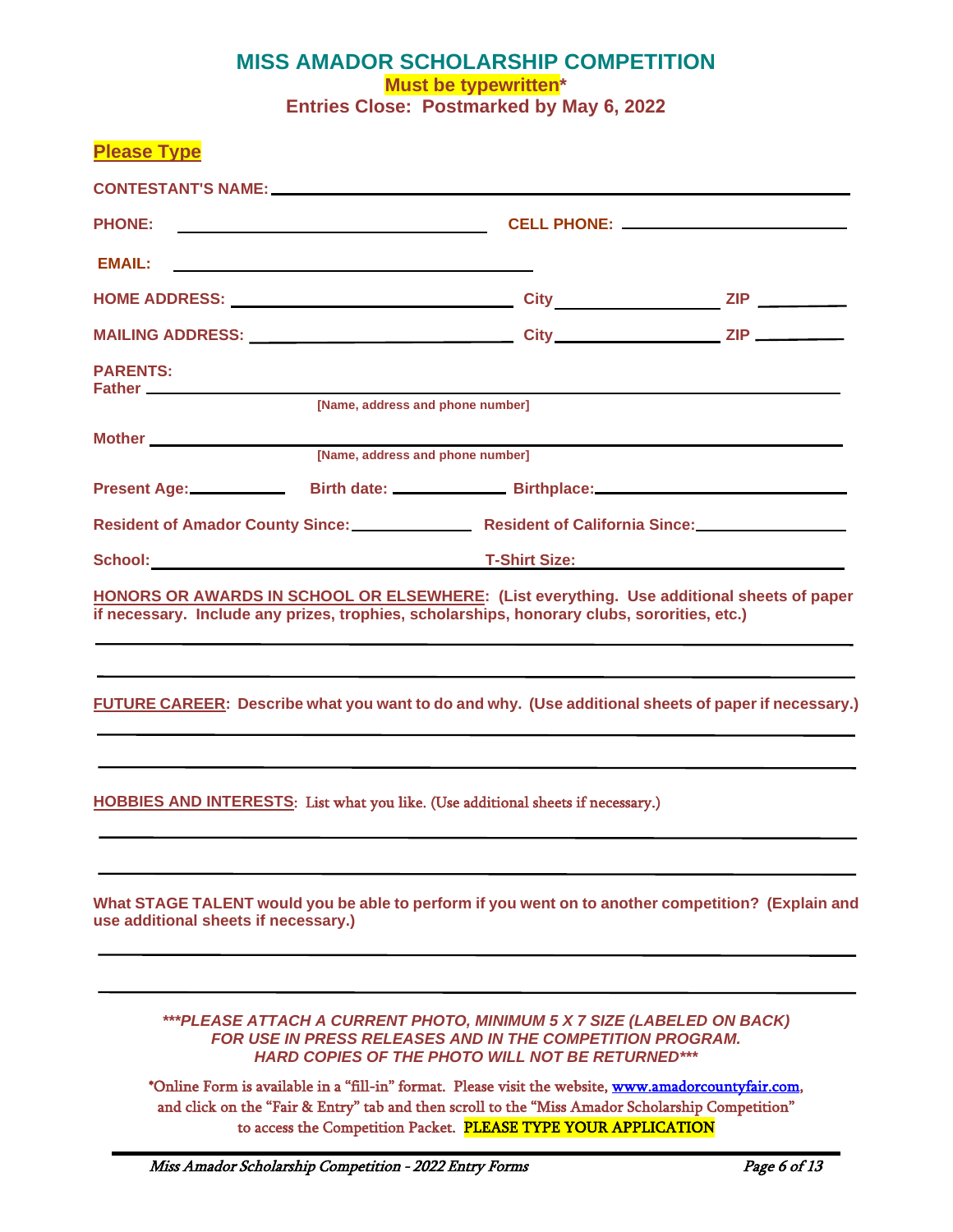**COMMUNITY SERVICE OUTLINE (Must be typewritten) (Activities from 9th grade, or equivalent, through 5/6/22 only)** 

**Deadline: Postmarked by May 6, 2022 (No exceptions)**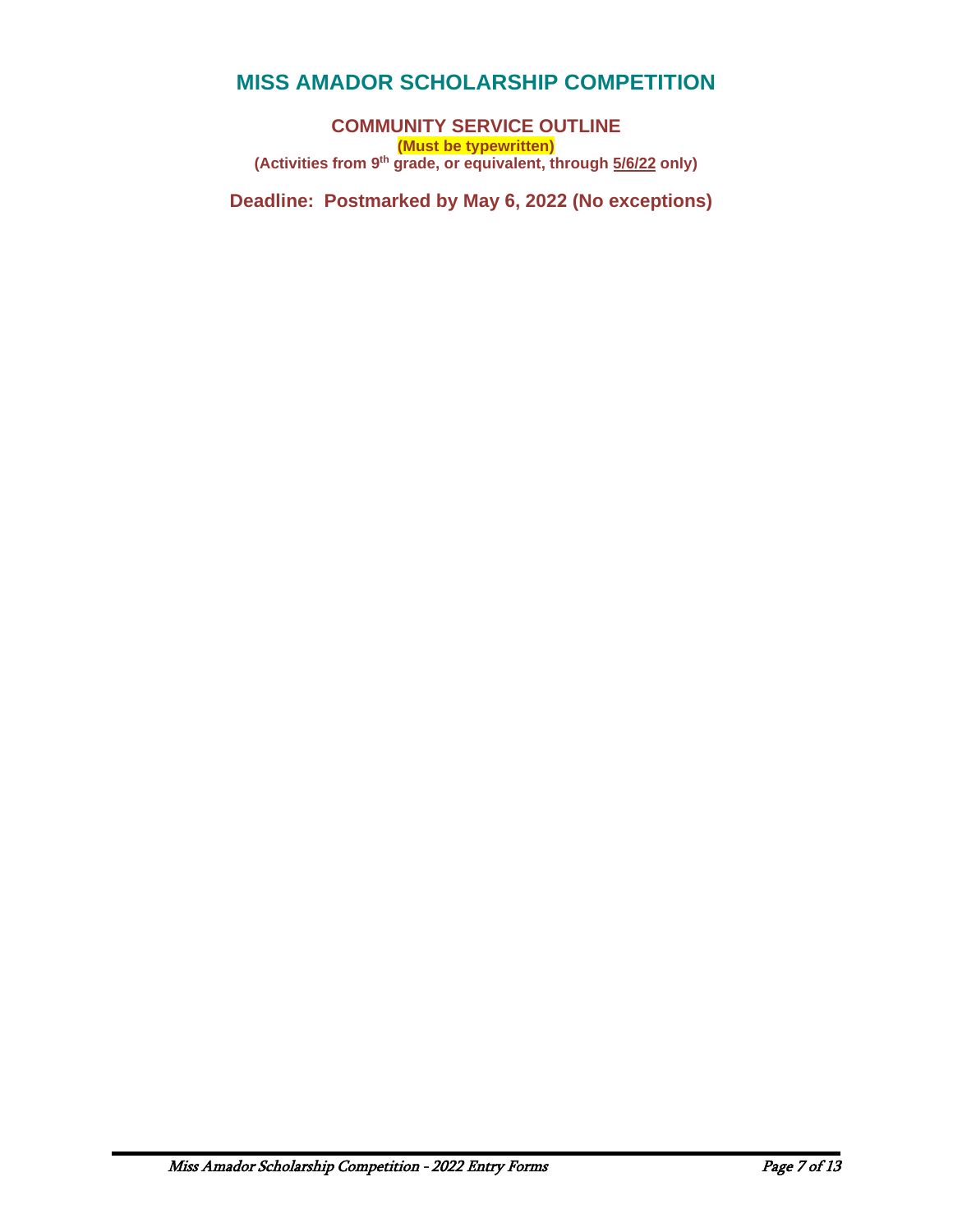**FAIR EXPERIENCE OUTLINE (Must be typewritten)**

**Deadline: Postmarked by May 6, 2022 (No exceptions)**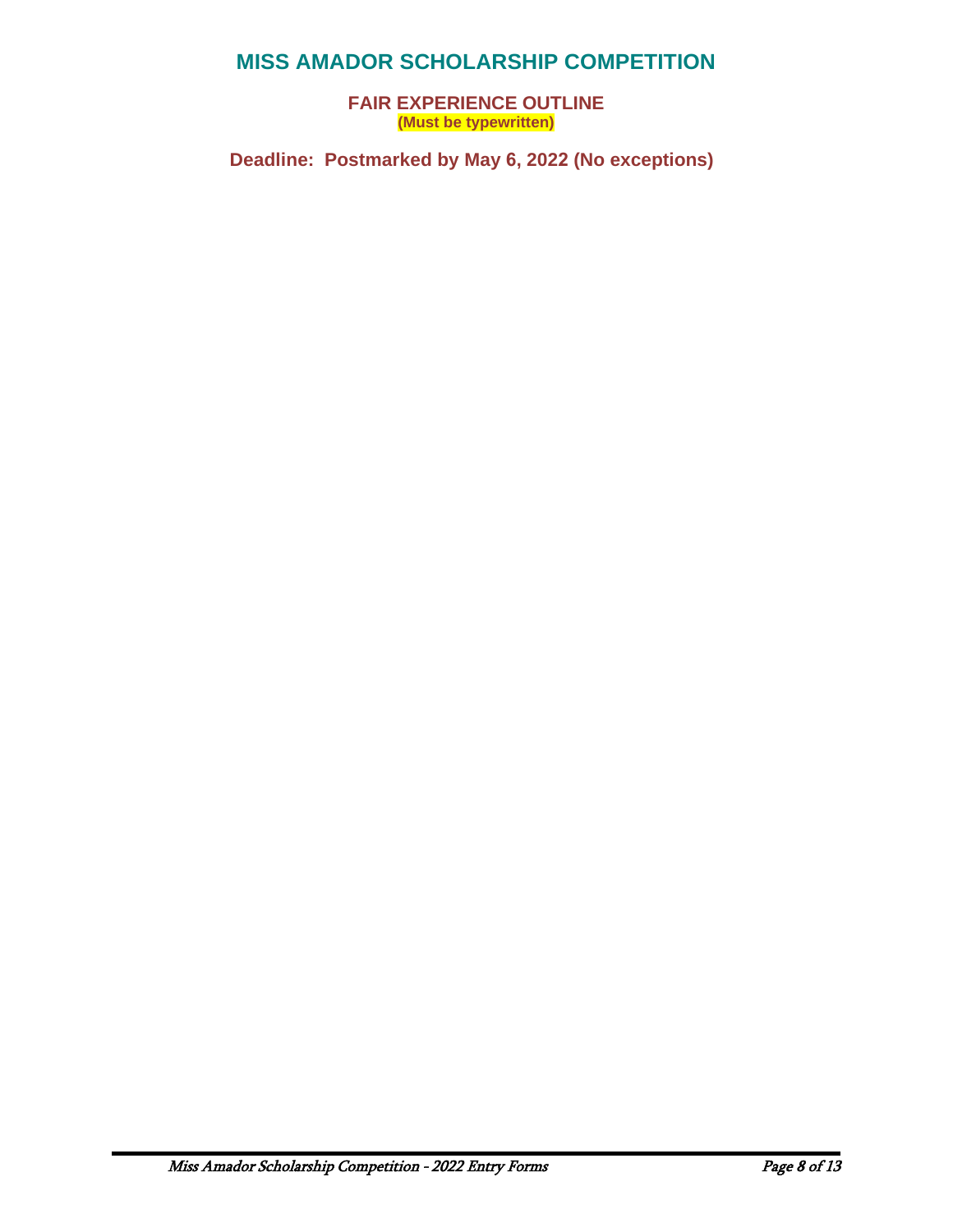# **OFFICIAL REFERENCE FORM**

**By May 6, 2022 - form must be completed, postmarked, and submitted to the:** 

**Amador County Fair Attention: Miss Amador Scholarship Committee P.O. Box 9 Plymouth, CA 95669**

 **is a contestant in the Miss Amador Scholarship Competition. Twenty percent (25%) of her score will be based on community service and contributions as well as Fair Experience. Please describe your knowledge of the entrant and her activities in this regard.**

……You may include a signed letter rather than this form if desired……

| <b>SIGNED</b>                                                              |             | <b>DATE</b><br>the control of the control of the control of |
|----------------------------------------------------------------------------|-------------|-------------------------------------------------------------|
| <b>NAME</b><br><u> 1989 - Johann Stoff, amerikansk politiker (d. 1989)</u> |             | PHONE <u>_________________</u>                              |
| <b>ADDRESS</b>                                                             | <b>CITY</b> | 7TP                                                         |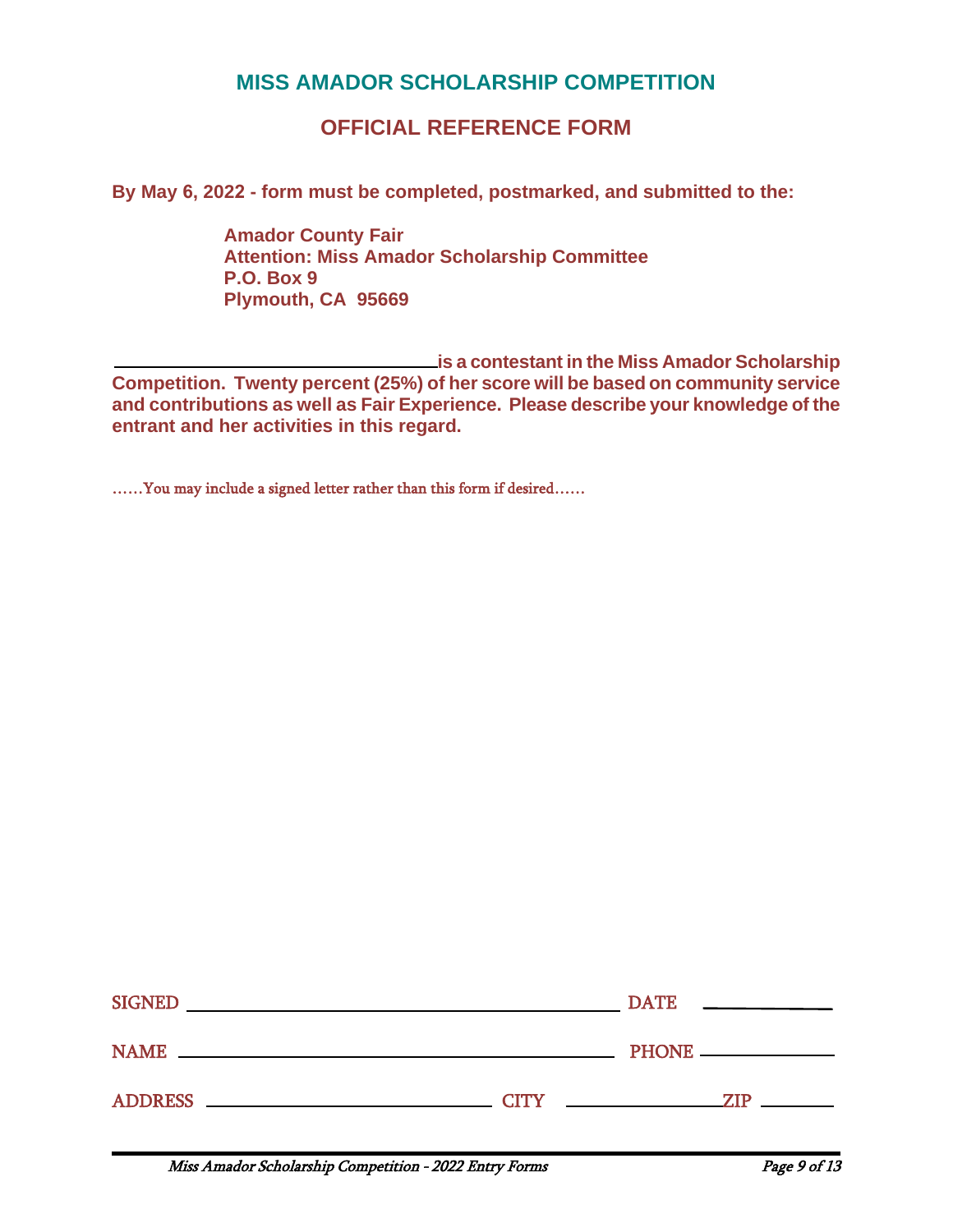**SPONSORSHIP**

**The Scholarship Competition provides educational assistance for young people in Amador County.**

**Your sponsorship will be acknowledged in all local advertising and by the contestant you have generously agreed to sponsor the night of the competition.**

\*\*\*\*\*\*\*\*\*

# **Miss Amador Contestant - \$150.00 Sponsor Fee**

**Your sponsorship dollars help create a unique and** 

**life-enhancing experience for each contestant.**

\*\*\*\*\*\*\*\*\*\*\*\*\*\*\*\*\*\*\*\*\*\*\*\*\*\*\*\*\*\*\*\*\*\*\*\*\*\*\*\*\*\*\*\*\*\*\*\*\*\*\*\*\*\*\*\*\*\*\*

*Please make checks payable to Amador County Fair*

| <b>SPONSOR'S NAME</b>    |                     |  |
|--------------------------|---------------------|--|
|                          | <b>Please Print</b> |  |
|                          |                     |  |
|                          |                     |  |
| <b>CITY/ZIP</b>          |                     |  |
| <b>PHONE</b>             |                     |  |
| <b>CONTESTANT'S NAME</b> |                     |  |

# *THANK YOU FOR YOUR GENEROUS SUPPORT!!*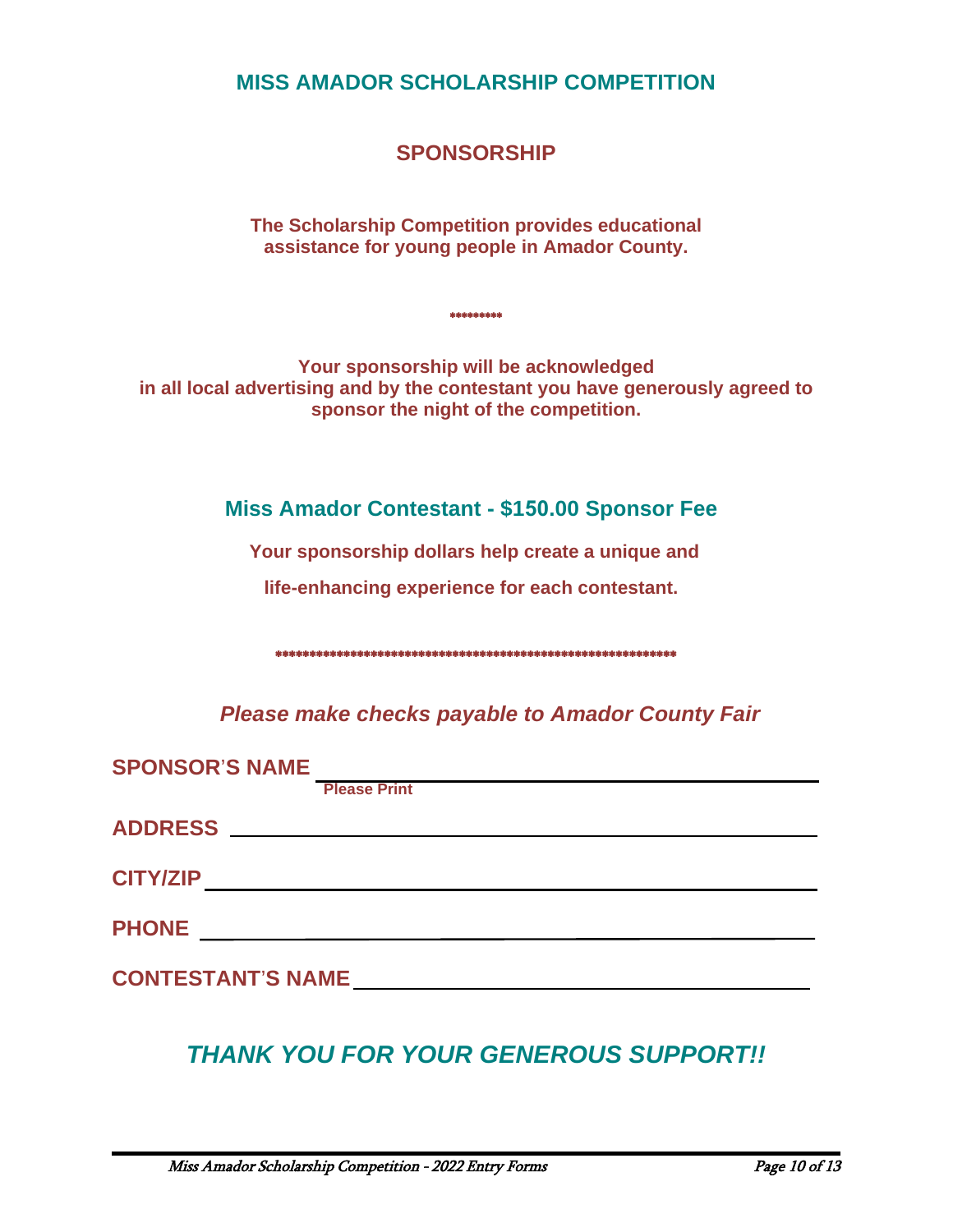# **CHECKLIST**

# **What you will need to complete the Entry Forms:**

- 1. Read Entry Rules-Contestant's signature and parent/guardian's signature
- 2. Complete Entry Form
- 3. Type your Community Service and Fair Experience outlines
- 4. References/letters of recommendation
- 5. School transcripts *mailed* to the Fair office (see Page 1, Areas of Competition, Academic Record, and Page 2, Rules for Entry, #6)
- 6. Sponsorship(s) (one or more totaling \$150.00)
- 7. Entry Forms must be Postmarked by May 6, 2022

# *CONTESTANT PRE-JUDGING* **(FOR THE FIRST 3 AREAS OF COMPETITION DESCRIBED ON PAGE 1 OF THIS PACKET) IS** *TENTATIVELY* **SCHEDULED FOR WEDNESDAY, June 29, 2022, STARTING AT 6:00 P.M.**

**PLEASE CALL THE FAIR OFFICE AT 245-6921 OR EMAIL TO [AMANDA\\_HALVORSON@YAHOO.COM](mailto:amanda_halvorson@yahoo.com) OR TROUEN@AMADORGOV.ORG IF YOU HAVE ANY QUESTIONS.** 

# **Check out the website - [www.AmadorCountyFair.com](http://www.amadorcountyfair.com/)**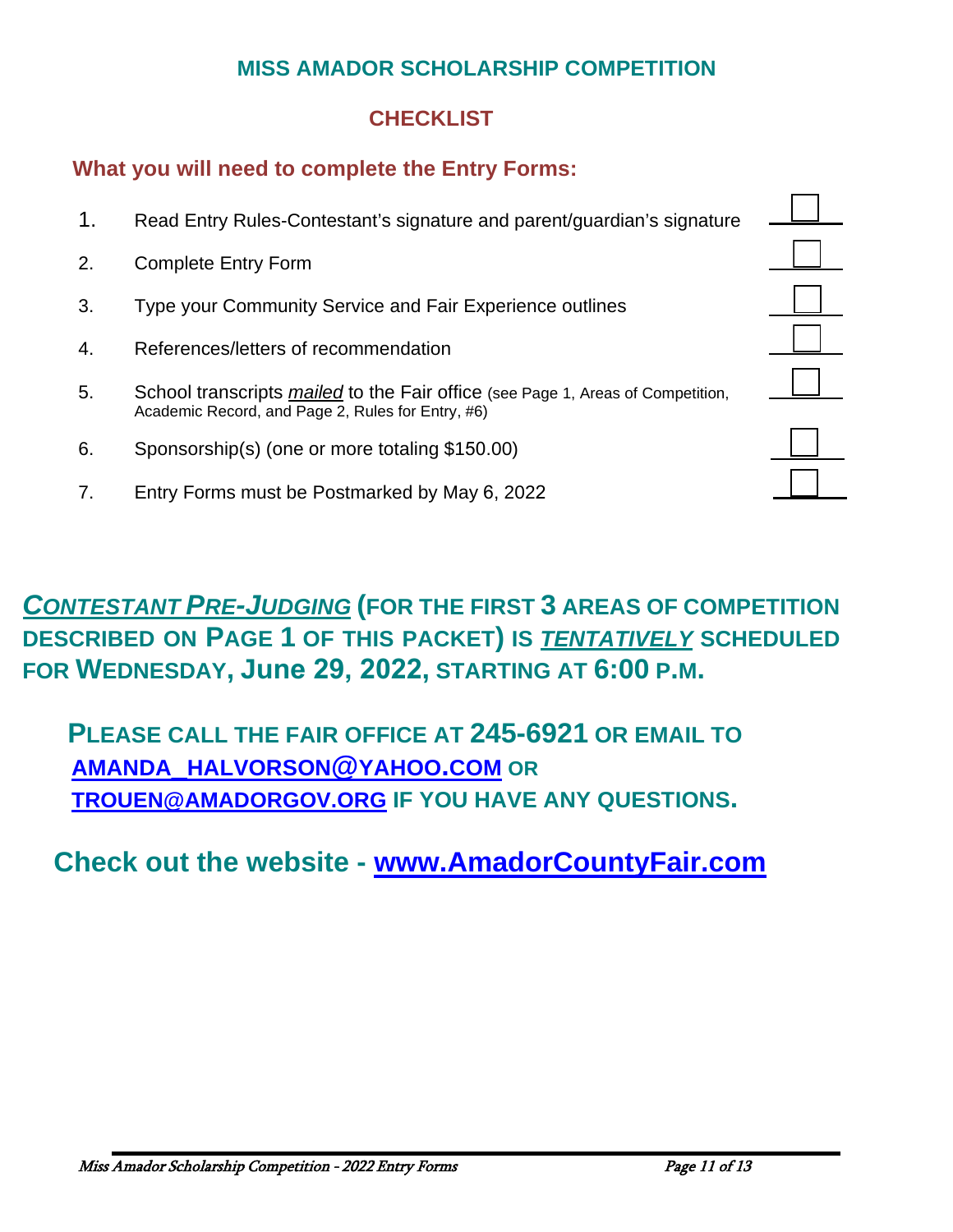# **ON-STAGE PRESENTATION GUIDELINES**

# *"Around the World in Four Days"*

July 28<sup>th</sup> through July 31<sup>st</sup> 2022

Your On-Stage Presentation should reflect the Fair theme and what that may mean to you. Reflect upon the Fair poster for your inspiration or guidance.

On-Stage Presentations should be between 3 and 4 minutes, cannot include another person on the stage besides the contestant, and may include props of any kind (keeping in mind the size of the stage) to make your presentation topic understood to the audience and the judges. Singing, dancing, playing instruments, displays, props, all of these are acceptable!

More discussion about this portion of the competition will be addressed at the Contestant Orientation meeting.